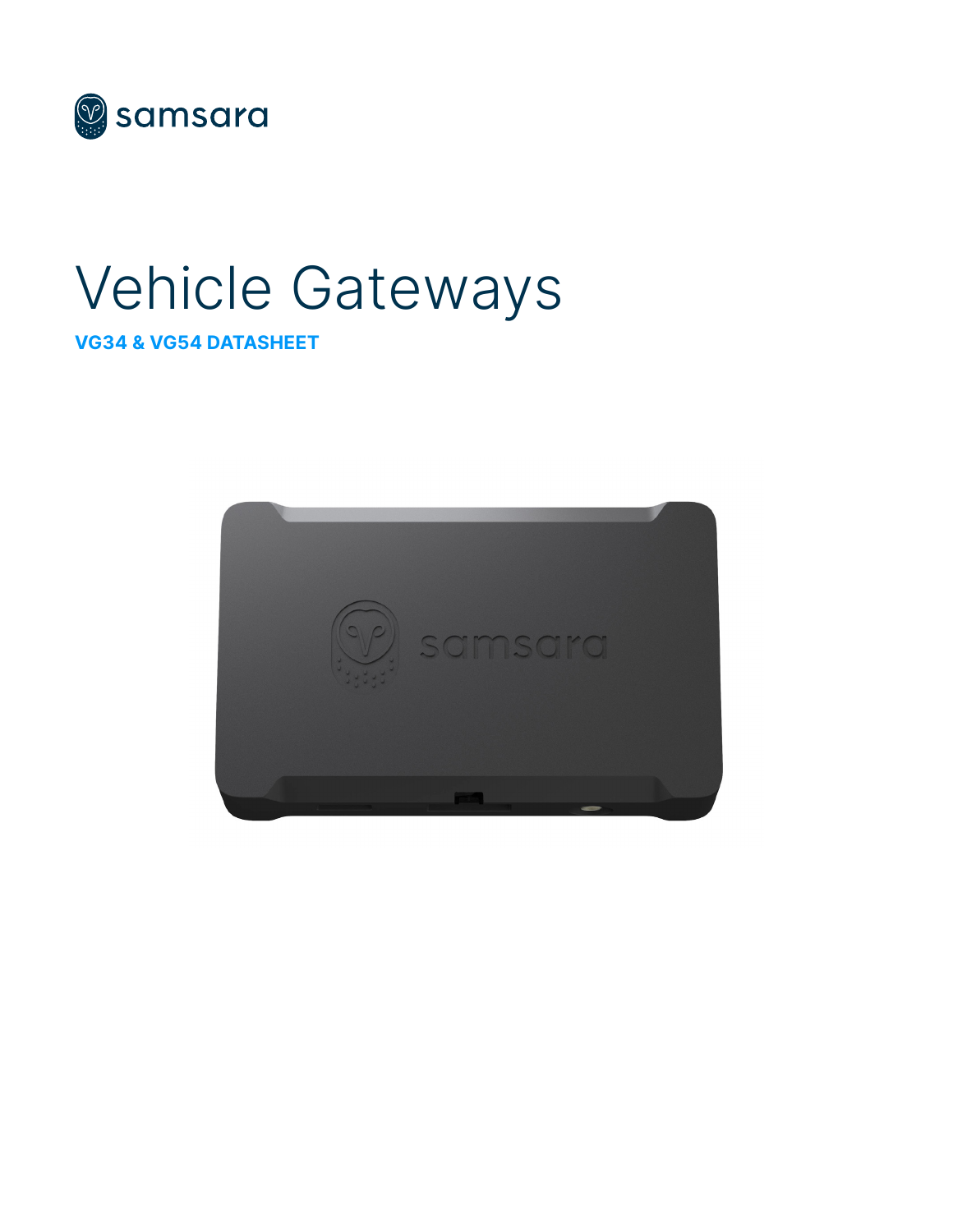## Vehicle Gateway

#### VG34 DATASHEET

#### **Overview**

The VG34 Vehicle Gateway is an advanced sensor platform for fleets, providing operators with real-time location and analytics, sensor data, WiFi hotspot connectivity, and ELD-ready hours of service logging. Designed for plug-and-play installation in a wide variety of vehicles, the VG34 offers a broad array of businessrelevant fleet management features in an integrated, easy-to-use solution.



#### **Highlights**

- High-precision GPS with real-time visibility
- Extensible platform works with Samsara wireless sensors, camera modules, Driver ID, and WiFi devices
- Includes high-speed 4G LTE WiFi hotspot
- Compatible with light, medium, and heavy duty vehicles
- Part of a complete hardware + software solution to enhance efficiency, safety, customer service, and compliance

#### **Data Sources**

| CAN bus / diagnostics interface | Light/Medium Vehicles<br>J1962 / OBD-II<br><b>Heavy Vehicles</b><br>J1939 (type 1 and 2)<br>J1708 (non-diagnostic, power only)                                                                                                                                                                                                                                  |
|---------------------------------|-----------------------------------------------------------------------------------------------------------------------------------------------------------------------------------------------------------------------------------------------------------------------------------------------------------------------------------------------------------------|
| Location                        | Advanced positioning system reads from multiple independent satellite systems<br>including GPS and GLONASS global navigation satellite systems. Internal antenna<br>for discreet installation. Optional external antenna available for non-standard<br>mounting configurations. Industry leading -162 dBm sensitivity with 1 second<br>time-to-fix (hot start). |
| <b>Wireless Sensors</b>         | Compatible with EM-series wireless temperature monitors, Driver ID tokens,<br>CM-series cameras, and IM-series industrial input modules. Automatic discovery<br>(plug and play).                                                                                                                                                                                |
| <b>Auxiliary Inputs</b>         | $2 \times$ digital inputs monitor specialized equipment (e.g. snow plow up/down, power<br>takeoff on/off, etc.). Maximum voltage 30V, Vil 1.2V, Vih 2V. 1 $\times$ digital output,<br>reserved for future use via software update                                                                                                                               |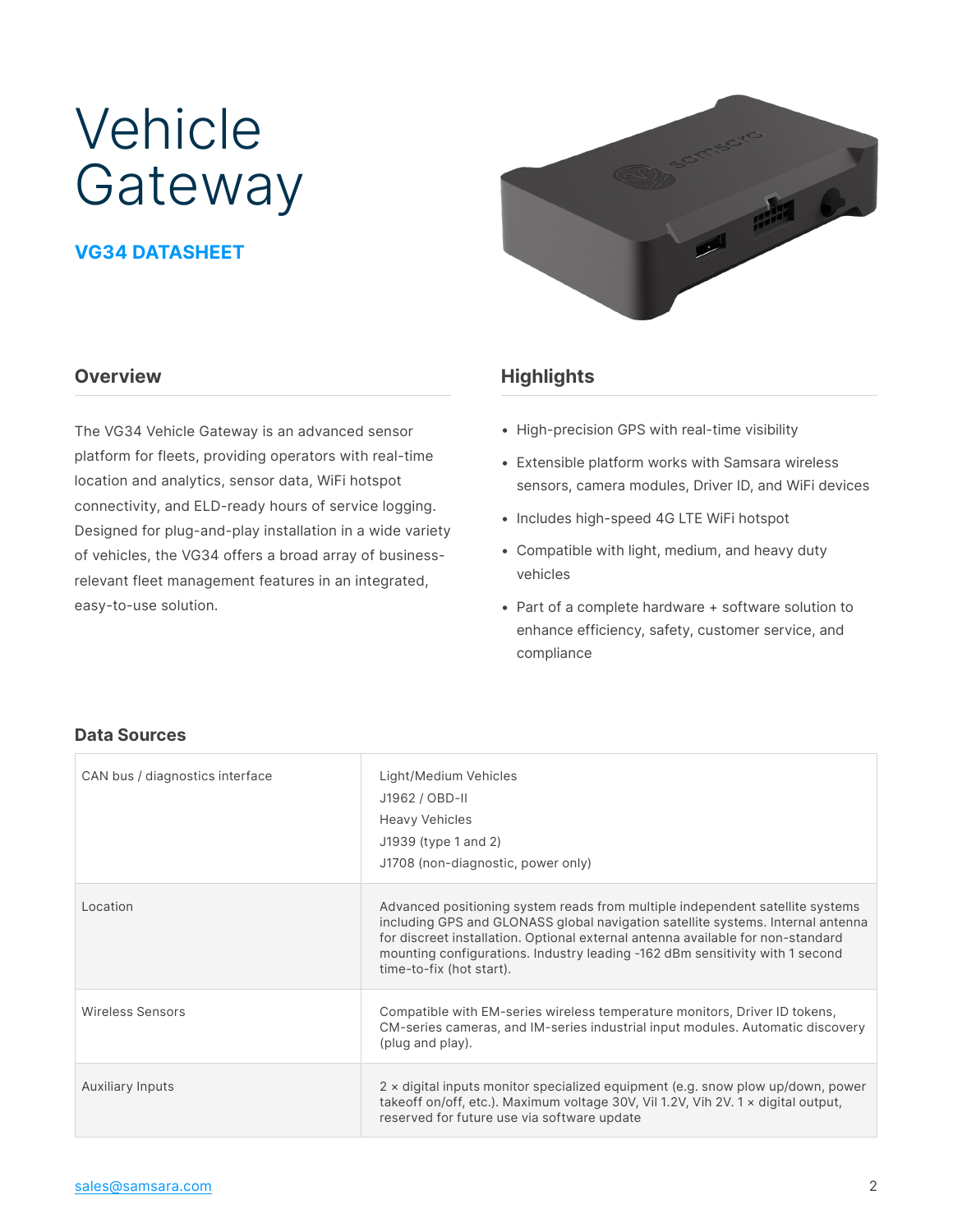#### **Wireless Connectivity**

| Cellular Data   | 4G LTE cellular connectivity, with 3G fallback where LTE coverage is unavailable.<br>Operating area: United States, Canada, Mexico<br>LTE: quad band 2/4/5/12. 3G: dual band 2/5.<br>Operating area: European Union<br>LTE: hexa band 1/3/7/8/20/28. 3G: dual band 1/8 |
|-----------------|------------------------------------------------------------------------------------------------------------------------------------------------------------------------------------------------------------------------------------------------------------------------|
| WiFi Hotspot    | Integrated WiFi hotspot (802.11g/n, 2.4Ghz) provides highspeed WiFi data to in-<br>cab tablets, smartphones, laptops, and other WiFi-compatible devices.                                                                                                               |
| Data Security   | All Internet connectivity secured via SSL with 256-bit AES encryption (military-<br>grade).                                                                                                                                                                            |
| Offline Storage | Built-in flash memory logs data when Internet connectivity is unavailable.                                                                                                                                                                                             |

#### **Power**

| <b>Power Consumption</b> | Vehicle on: 1.8W typical power draw.<br>Vehicle off: 396mW sleep mode.                                               |
|--------------------------|----------------------------------------------------------------------------------------------------------------------|
| Input Power              | 12V and 24V vehicles via diagnostic port connection or direct wiring harness.                                        |
| Backup Battery           | Battery-powered tamper detection sends alert (via Samsara Cloud) if gateway is<br>unplugged or power is interrupted. |

#### **Enclosure**

| Dimensions            | 117 x 72 x 26 mm (4.6 x 2.7 x 1.0 inches) |
|-----------------------|-------------------------------------------|
| Weight                | 118 <sub>g</sub>                          |
| Operating temperature | -40° to 85°C                              |

#### **Software Features**

| Samsara Cloud      | Connects to Samsara Cloud to provide real-time location visibility, dispatch,<br>reporting, and alerts |
|--------------------|--------------------------------------------------------------------------------------------------------|
| Samsara Driver App | ELD-ready Hours of Service logging when used with Samsara Driver App                                   |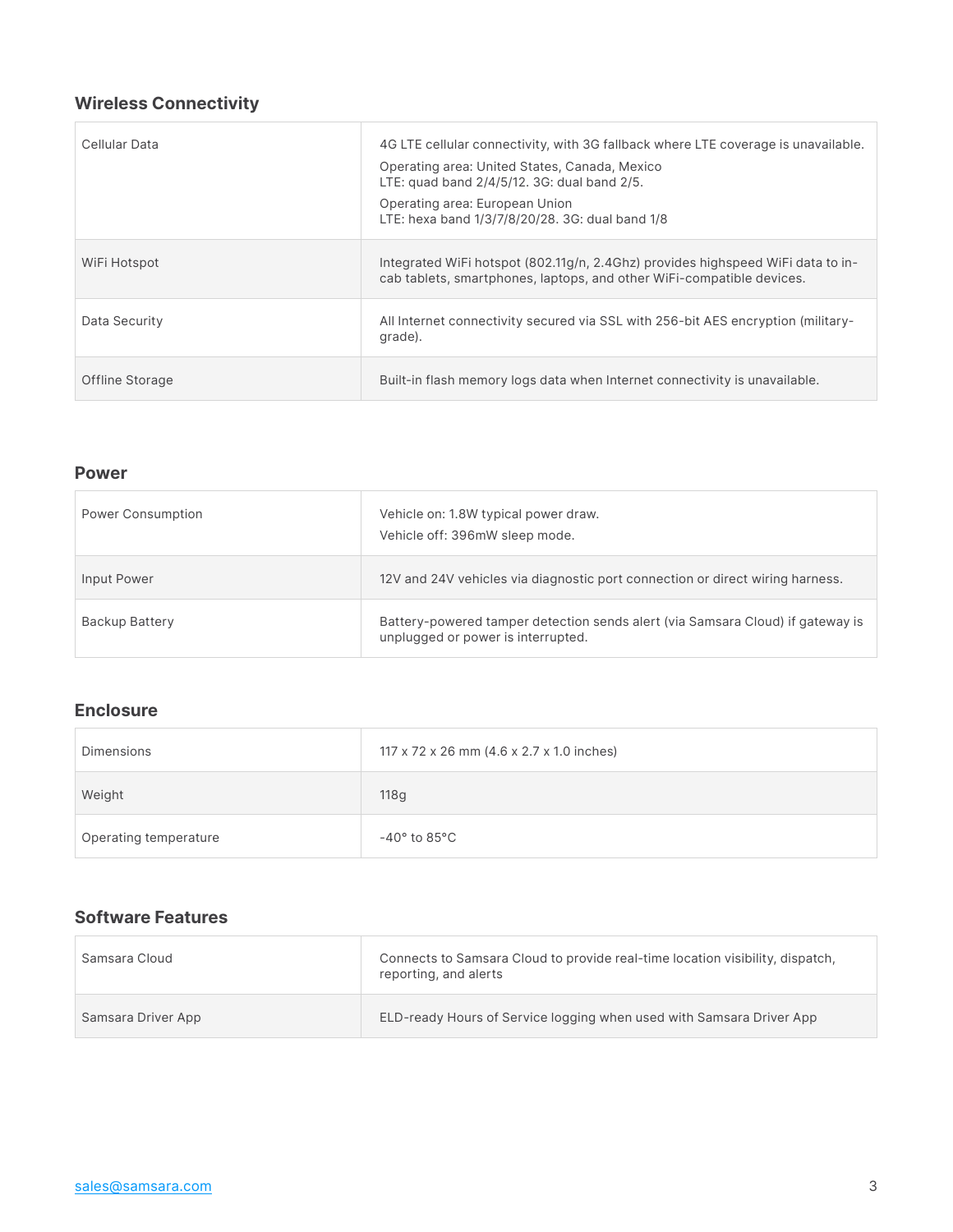## Vehicle Gateway

#### HW-VG54 DATASHEET



#### **Overview**

The VG54 Vehicle vGateway is an advanced sensor platform for fleets, providing operators with realtime location and analytics, sensor data, accessory compatibility, WiFi hotspot connectivity, and ELDready hours of service logging.

Designed for plug-and-play installation in a wide variety of vehicles, the VG54 offers a broad array of business-relevant fleet management features in an integrated, easy-to-use solution.

#### **Highlights**

- Location Tracking: High-precision, improved GPS with real-time visibility
- Integrated Platform: Full Extensible platform works with Samsara wireless sensors, camera modules, Samsara USB accessories, and WiFi devices. These are all part of a complete hardware + software solution to enhance efficiency, safety, customer service, and compliance
- High-speed Wi-Fi Hotspot: Includes high-speed 4G LTE WiFi hotspot
- Full Vehicle Compatibility: Compatible with light, medium, and heavy-duty vehicles

| <b>Protocols</b>                  | <b>Supported w/ VG54</b> | <b>Supported w/ VG34</b> |
|-----------------------------------|--------------------------|--------------------------|
| High Speed CAN                    | Yes                      | Yes                      |
| J-1939                            | Yes                      | Yes                      |
| J-1708                            | Yes                      | Yes                      |
| RP-1226                           | Yes                      | Yes                      |
| Single Wire CAN                   | Yes                      | <b>No</b>                |
| J-1850 (VPW, PWM)                 | Yes                      | No                       |
| Secondary High Speed CAN          | Yes                      | <b>No</b>                |
| ISO-9141 (K-Line, KWP2000, 14230) | Yes                      | No                       |

#### **Diagnostic Protocols Supported**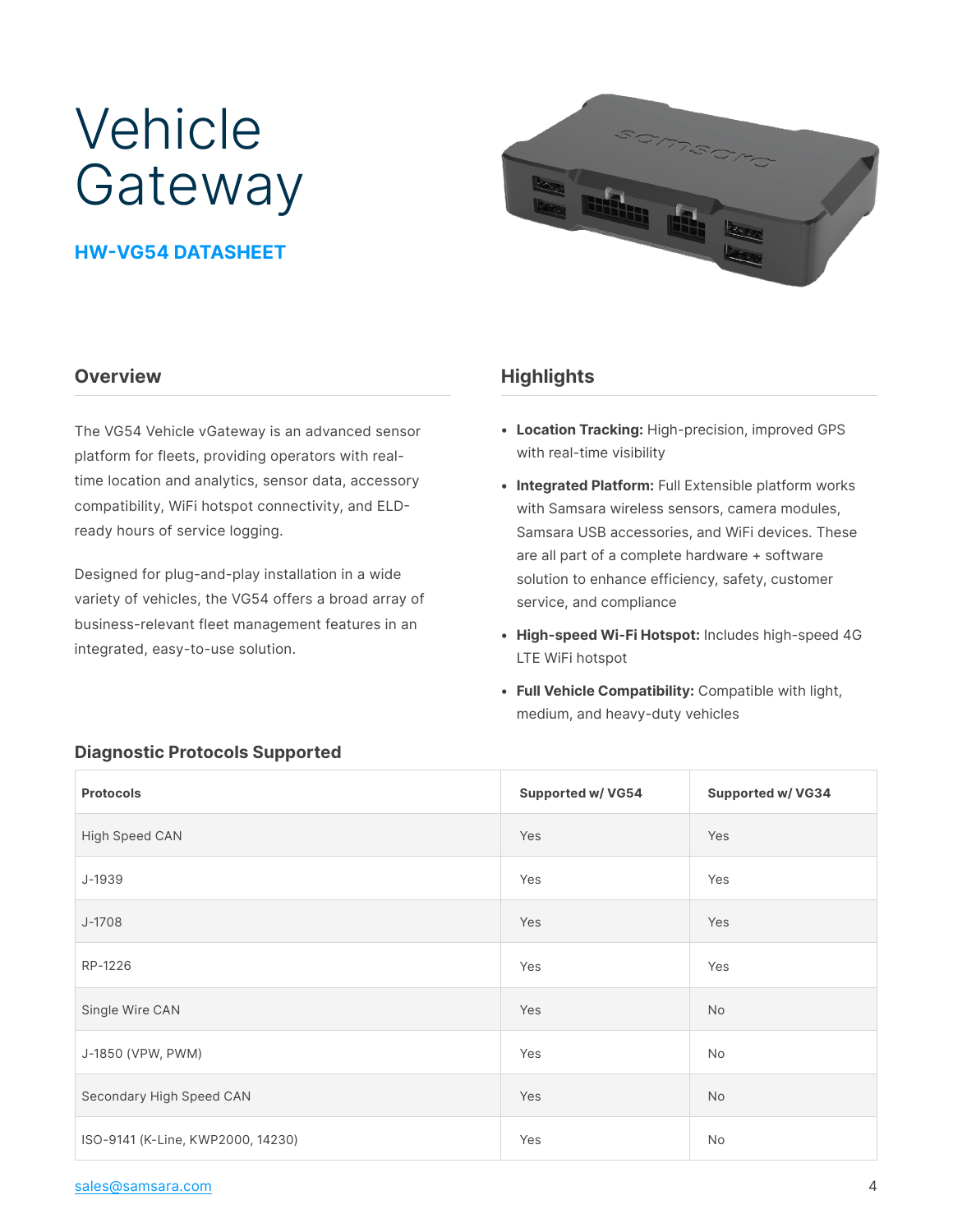#### **Hardware Specs**

| Material                    | Polycarbonate                      |
|-----------------------------|------------------------------------|
| <b>Encasing Size</b>        | 71mm x 118mm x 23mm                |
| Weight                      | 173 g                              |
| <b>USB Port</b>             | 4 USB 2.0 Ports                    |
| <b>AUX Line Port</b>        | 8 Pin Molex Connector              |
| Diagnostic Port             | 16 Pin Molex Connector             |
| Supported AUX Lines         | 5 Digital Inputs, 1 Digital Output |
| Input Voltage Range (Power) | $0 - 24V$                          |
| Input Voltage Range (AUX)   | $0 - 30V$                          |
| Temperature Range           | $-40^{\circ}$ C - 85°C             |

### Wireless Connectivity Specs

| Accessible Cellular<br>Networks - North America* | AT&T                                          |
|--------------------------------------------------|-----------------------------------------------|
| Accessible Cellular<br>Networks - Europe*        | Vodafone                                      |
| <b>Cellular Generation Support</b>               | NA - 3G, 4G LTE<br>EU - 2G, 3G, 4G LTE        |
| North America (NA) Cell.<br><b>Band Coverage</b> | LTE: 2,4,5,12,13<br>3G: 5,2<br>2G: None       |
| European Cell. Band<br>Coverage                  | LTE: 1,3,7,8,20<br>3G:1,8<br>2G: GSM 900/1800 |

\* All major network coverage includes most supporting roaming networks for each respective network and geography

#### **Cellular Location Tracking**

| <b>GNSS (Global Navigation</b>     | GPS L1, Glonass L1, & |
|------------------------------------|-----------------------|
| Satellite System) Supported        | Galileo               |
| <b>Supports External GNSS</b>      | Yes (only HW-VG54-    |
| Antenna                            | NAE)                  |
| Supports GNSS Jamming<br>Detection | Yes                   |

#### **Wi-Fi**

| Wi-Fi Protocols | 802.11 a/b/g/n 2.4GHz<br>and 5GHz |
|-----------------|-----------------------------------|
|-----------------|-----------------------------------|

#### **Bluetooth**

| <b>Bluetooth Protocol</b> | Bluetooth 5.0 (BLE) |
|---------------------------|---------------------|
|                           |                     |